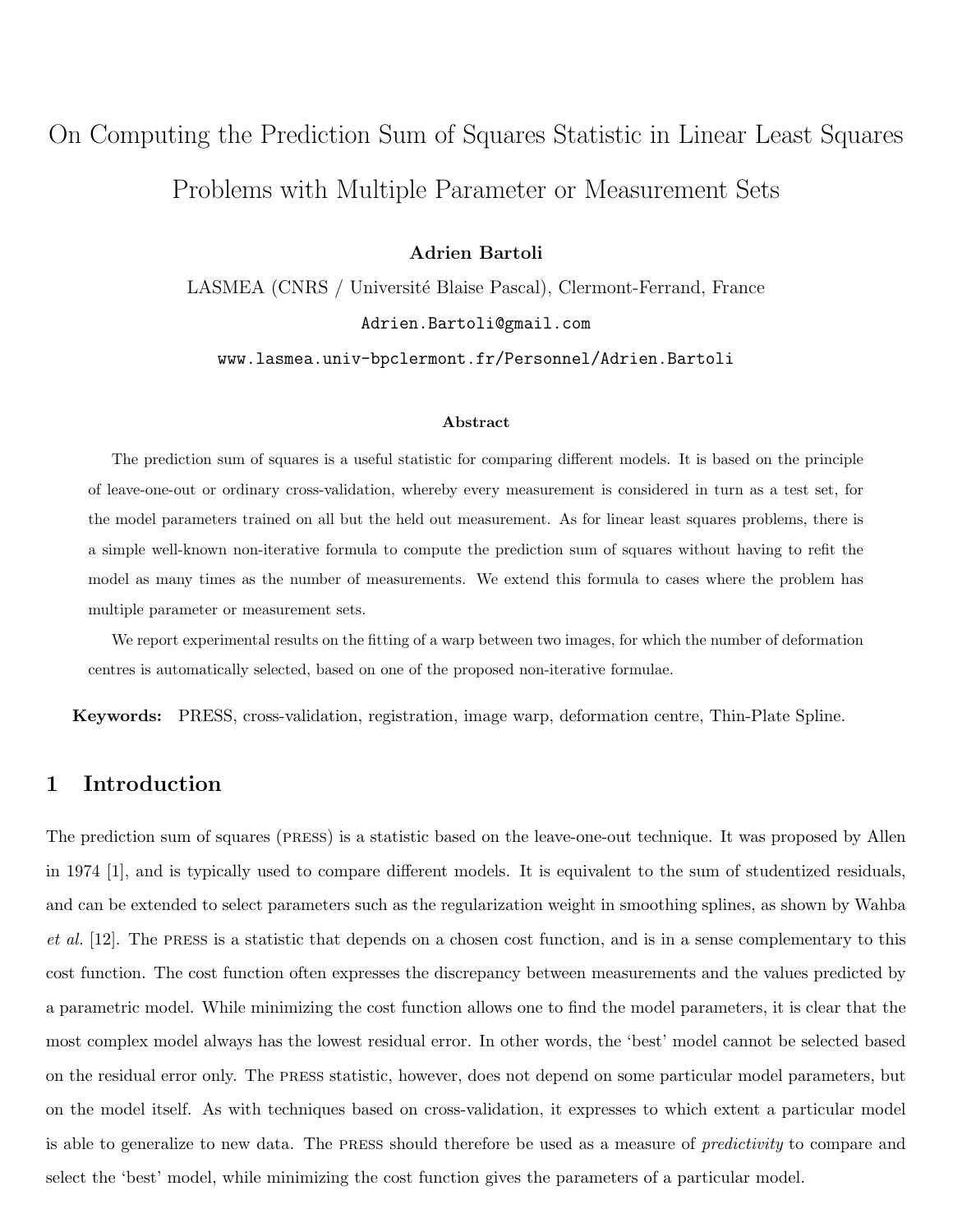One of the main problems of cross-validation techniques is their computational cost. For the case of regular linear least squares, it is well-known that there is a simple non-iterative formula giving the press without having to solve as many problems as there are measurements<sup>1</sup> [6]. This has been derived for several variants of the basic linear least squares problem. For instance, Tarpey [11] examines the case of restricted least squares.

We derive non-iterative press formulae for those cases with multiple parameter or measurement sets. Multiple parameter sets means that the same measurement has several predictions, while multiple measurement sets means that a prediction is compared to several measurements. We assume that the model is well constrained by the measurements, or in other words, that the design matrix in the linear least squares system of equations has full rank. The case of regularized least squares is left as future work. We report experimental results showing how one of the proposed non-iterative press formulae can be used to assess the fit of an inter-image warp we proposed in [3], and to automatically select the number of deformation centres for this warp. In this case, the warp with different numbers of deformation centres gives the different models to be compared. The 'best' model, and thus the 'best' number of deformation centres, is selected as the one which minimizes the press statistic.

**Notation.** In general, we write vectors in bold fonts, e.g.  $x$ , matrices in sans-serif and calligraphic fonts, e.g. A,  $W$ , and scalars in italics, e.g. m. Matrix inverse is written as in  $A^{-1}$ . Matrix and vector transpose are written as in  $A^{\top}$ and  $\mathbf{x}^{\top}$ . The homogeneous coordinates of a 2D point **q** are written as a  $(3 \times 1)$  vector overlaid with a tilde, as in  $\tilde{\mathbf{q}}$ .

**Organization of the article.** We review the non-iterative PRESS formula for standard linear least squares in  $\S$ 2. The extension to linear least squares problems with multiple parameter or measurement sets is given in §3. The proofs of some key results are reported in §4. An application to estimating an image warp is eventually given in §5, and our conclusion in §6.

## 2 Background: Standard Linear Least Squares

Let **x** be the parameter vector, A the design matrix with m rows  $a_j$ ,  $j = 1, ..., m$  and **b** the  $(m \times 1)$  measurement vector. The j-th measurement  $b_j$  is thus predicted by the model as  $\mathbf{a}_j^{\top}\mathbf{x}$ . Consider a regular linear least squares cost function:

$$
\mathcal{E}_{\text{STD}}^2(\mathbf{x}) \stackrel{\text{def}}{=} \frac{1}{m} \sum_{j=1}^m \left( \mathbf{a}_j^\top \mathbf{x} - b_j \right)^2 = \frac{1}{m} ||A\mathbf{x} - \mathbf{b}||_2^2,
$$

where  $\|\mathbf{u}\|_2$  is the vector two-norm *i.e.*,  $\|\mathbf{u}\|_2 =$ √  $\overline{\mathbf{u}^{\top} \mathbf{u}}$ . The solution to the problem  $\min_{\mathbf{x}} \mathcal{E}^2_{\text{STD}}(\mathbf{x})$  is:

$$
\bar{\mathbf{x}} = \mathsf{A}^{\dagger} \mathbf{b},
$$

<sup>&</sup>lt;sup>1</sup>'Non-iterative formula' emphasizes the fact that explicitly training the model with all but one measurement and testing on this measurement is not required.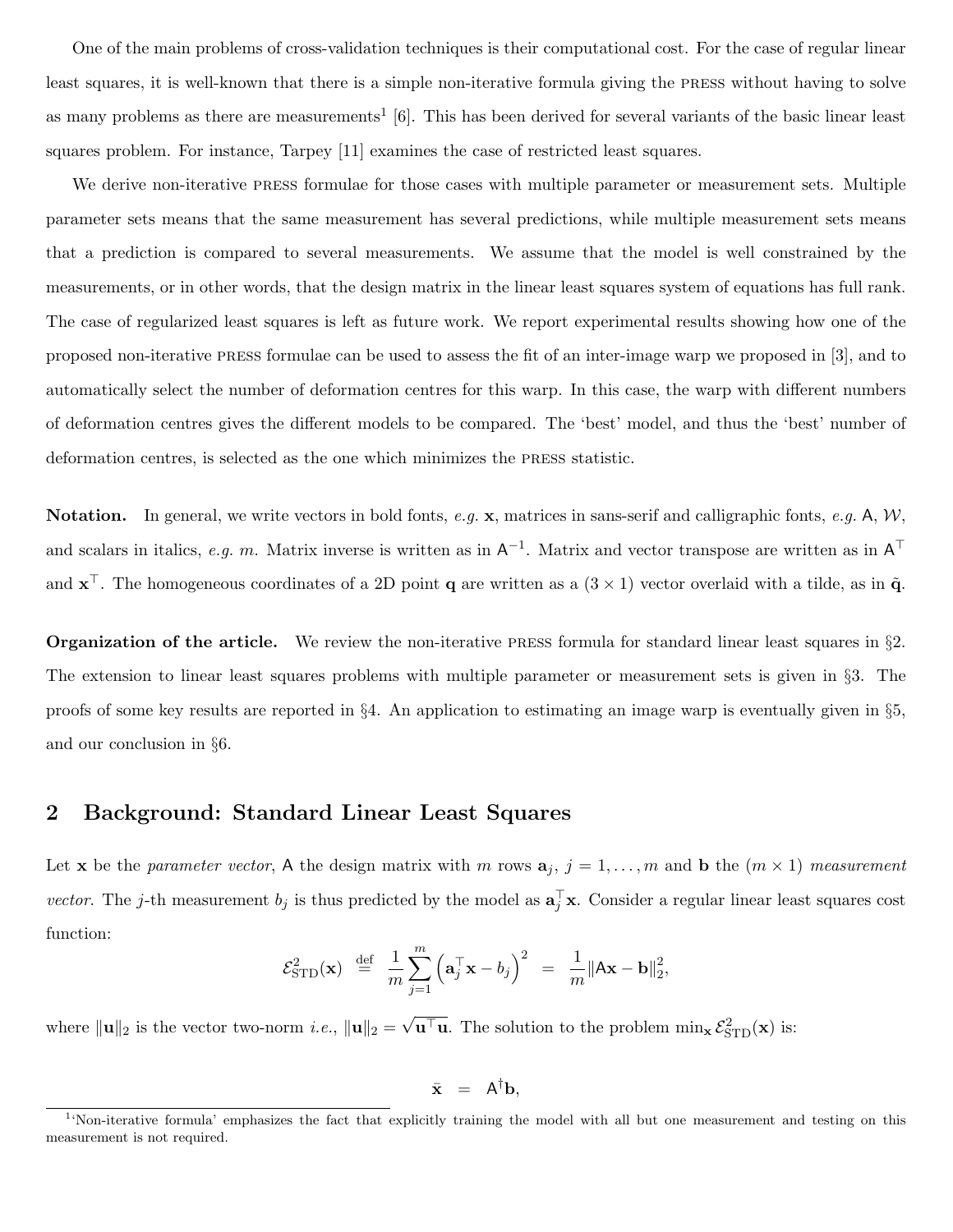with  $A^{\dagger}$  the matrix pseudo-inverse. The PRESS  $P_{\text{STD}}$  is defined as follows. The model is fitted without the jth measurement giving the parameter vector  $\bar{\mathbf{x}}_{(j)}$  and is used to predict the j-th measurement as  $\mathbf{a}_j^{\top} \bar{\mathbf{x}}_{(j)}$ . This prediction is compared against the actual measurement  $b_j$ . This is averaged over the m measurements, giving:

$$
\mathcal{P}_{\text{STD}}^2 \triangleq \frac{1}{m} \sum_{j=1}^m \left( \mathbf{a}_j^\top \bar{\mathbf{x}}_{(j)} - b_j \right)^2.
$$

Directly using this formula for estimating the press would be extremely inefficient since the model has to be fitted m times to compute all the  $\bar{\mathbf{x}}_{(j)}$ . However, it is well-known that there is a non-iterative formula giving the PRESS as:

$$
\mathcal{P}_{\text{STD}}^2 = \frac{1}{m} \left\| \Gamma \left( I - \hat{A} \right)^{-1} \left( \hat{A} - I \right) \mathbf{b} \right\|_2^2, \tag{1}
$$

with  $\hat{A} = AA^{\dagger}$  the *hat matrix*, I the identity matrix, and where  $\Gamma(B)$  keeps only the diagonal entries of the square matrix B. Note that  $(\hat{A} - I)$   $\mathbf{b} = A\bar{\mathbf{x}} - \mathbf{b}$  is the residual vector. A proof of formula (1) is given in e.g. [2, 10].

## 3 Multiple Parameter or Measurement Sets

This section brings our main results. Proofs are reported in §4. We deal with four cases of parameter and measurement sets. Standard linear least squares is the first case, and corresponds to a single parameter set and a single measurement set. In this case, the model parameters and the measurements are both contained in a vector, respectively x and b. In the multiple parameter sets case, the model parameters are contained in a matrix L, each column of which being a parameter set. The single measurement set **b** is replicated using an outer vector product as  $\mathbf{b}\omega^{\top}$ , where  $\omega$ is an  $(n \times 1)$  vector that scales the replicated measurements. In the multiple measurement sets case, each prediction matches multiple measurements in a matrix R. The single parameter set is replicated using an outer vector product as  $\mathbf{x}\boldsymbol{\omega}^\top$ .

Our basic assumption to formulate the press for those different cases, is that the measurements lying on the same row of the 'measurement matrix' R (whether replicated from a single measurement set or not) are *linked*, and should be held out simultaneously.

Multiple parameter sets, single and multiple measurement sets. We first deal with the multiple parameter and measurement sets case (MPM). This kind of linear least squares problems has n sets of parameters and measurements represented in matrix form: L is the parameter matrix and R is the measurement matrix with rows  $\mathbf{r}_i$ . They both have  $n$  columns, each being respectively a parameter and a measurement set, the former linked to the latter through the design matrix A. The least squares cost function is as follows:

$$
\mathcal{E}_{\text{MPM}}^2(\mathsf{L}) \stackrel{\text{def}}{=} \frac{1}{m} \sum_{j=1}^m \left\| \mathbf{a}_j^\top \mathsf{L} - \mathbf{r}_j^\top \right\|_2^2 = \frac{1}{m} \|\mathsf{AL} - \mathsf{R}\|_{\mathcal{F}}^2,
$$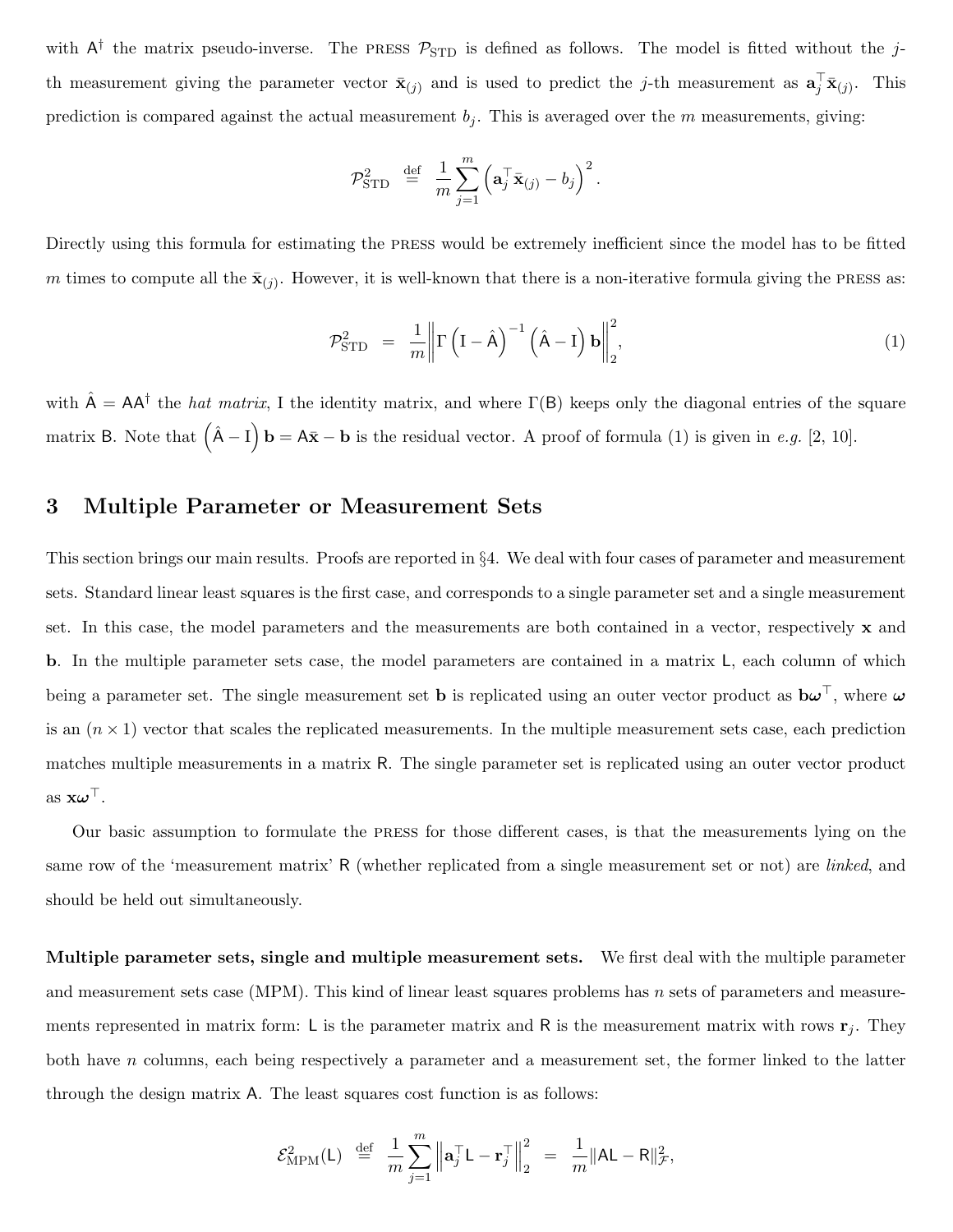where  $||U||_{\mathcal{F}}$  is the matrix Frobenius norm *i.e.*,  $||U||_{\mathcal{F}} \stackrel{\text{def}}{=} \sqrt{\text{tr}(U^{\top}U)}$ . The solution to the problem min<sub>L</sub>  $\mathcal{E}_{\text{MPM}}^2(L)$  is:

$$
\bar{L} \stackrel{\text{def}}{=} A^{\dagger}R.
$$

The press is defined by:

$$
\mathcal{P}_{\text{MPM}}^2 \;\; \stackrel{\text{def}}{=}\;\; \frac{1}{m}\sum_{j=1}^m \left\| \mathbf{a}_j^\top \bar{\mathsf{L}}_{(j)} - \mathbf{r}_j^\top \right\|_2^2,
$$

and can be computed efficiently with the following non-iterative formula:

$$
\mathcal{P}_{\text{MPM}}^2 = \frac{1}{m} \left\| \Gamma \left( I - \hat{A} \right)^{-1} \left( \hat{A} - I \right) R \right\|_{\mathcal{F}}^2, \tag{2}
$$

which is exactly as (1) for the standard linear least squares case, except that the vector two-norm is replaced by the matrix Frobenius norm. This is demonstrated very easily by following the proof in [2, 10], replacing the vector by the matrix norm. The intuition is that each column of R is independent, in the sense that the corresponding parameters lie in a different column in L, and that  $||\mathbf{U}||^2_{\mathcal{F}} = ||\mathbf{u}_1||^2_2 + ||\mathbf{u}_2||^2_2 + \dots$ , where  $\mathbf{u}_1, \mathbf{u}_2, \dots$ , are the columns<sup>2</sup> of matrix U. The problem can thus be split into n standard linear least squares problems, and their PRESS combined together to give (2).

The case of multiple parameter sets and single measurement set in b is a special case of the above derivation. Formula (2) holds, replacing the measurement matrix R by the replicated measurement vector  $b\omega^\top$ , where  $\omega$  contains scaling factors.

In the above definition of the press, we consider that the rows of the measurement matrix must be held out simultaneously. For the multiple parameter sets case, holding out each measurement independently makes little difference, since the independence properties of the parameters are preserved. Only the normalization factor would change in the PRESS formula, from  $\frac{1}{m}$  to  $\frac{1}{nm}$ .

Single parameter set, multiple measurement sets. We investigate the case where there is a single parameter vector with multiple measurement sets (MM). In other words, each model prediction matches several measurements. This is modeled by the following cost function:

$$
\mathcal{E}^2_{\text{MM}}(\mathbf{x}) ~\stackrel{\text{def}}{=}~ \frac{1}{m}\|\mathsf{CL}-\mathsf{R}\|_\mathcal{F}^2 \qquad \text{with} \qquad \mathsf{L}~=~\mathbf{x}\mathbf{v}^\top,
$$

where C is the m row design matrix, and v is the 'all-one' vector *i.e.*,  $\mathbf{v}^{\top} = (1 \cdots 1)$ . This is a particular case of the multiple scaled measurement sets described below. We can obviously not apply the standard PRESS formula<sup>3</sup> since n linked measurements must be removed jointly. Holding out only one measurement at a time underestimates

<sup>&</sup>lt;sup>2</sup>This obviously also holds with the rows.

<sup>3</sup>This formula is (1) and could be direcly (but incorrectly) applied to the 'vectorized' formulation (8) of the problem.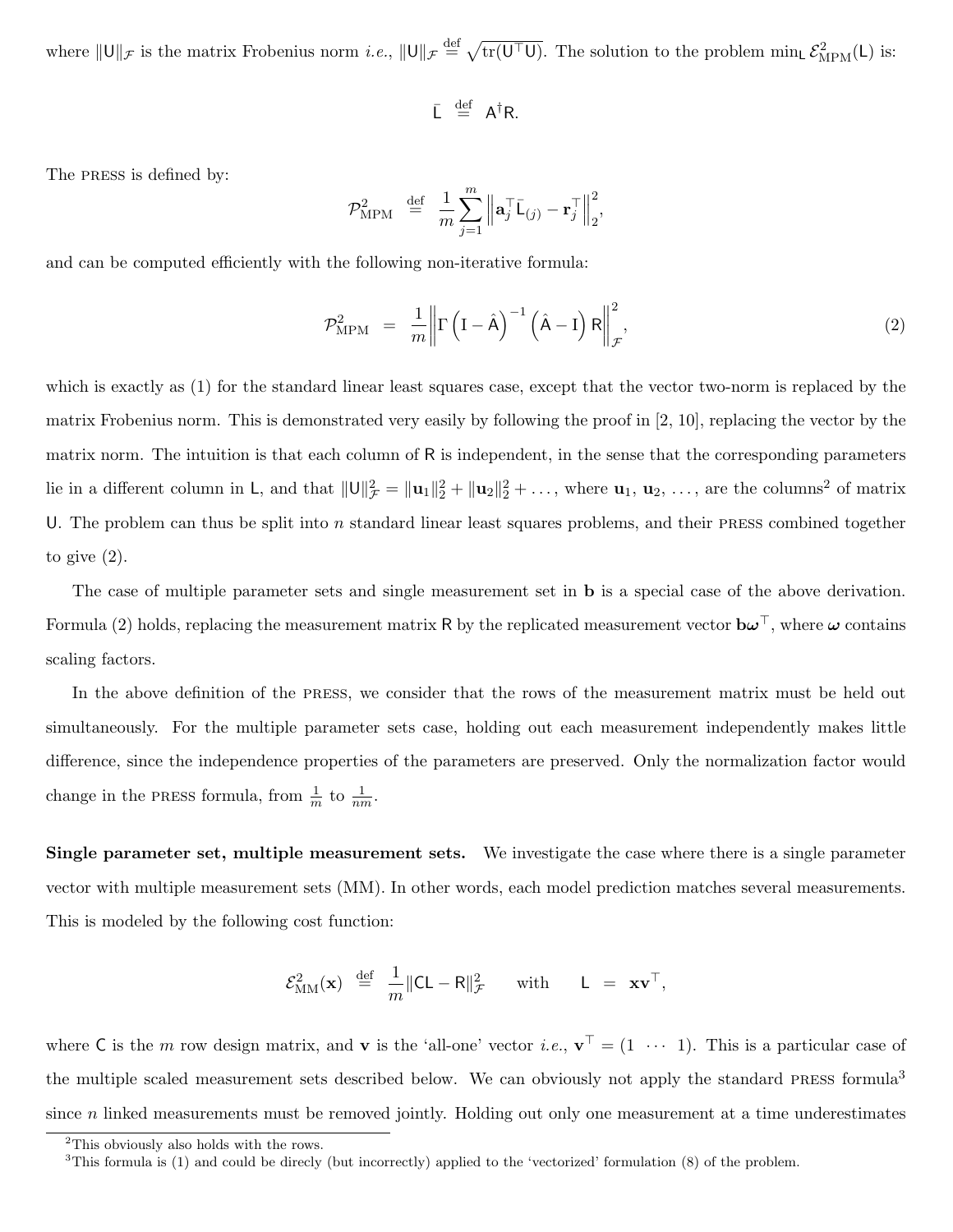the press. The difference with the true press is more involved than just a scale factor as in the above multiple parameter sets case, since the parameters are dependent, and their estimated values would change.

In the next paragraph, we deal with a more general case, whereby each measurement set is scaled differently. By setting the  $(n \times 1)$  scaling vector  $\boldsymbol{\omega}$  to the all-one vector **v**, and noting that  $\|\mathbf{v}\|_2^2 = n$  the solution to  $\min_{\mathbf{x}} \mathcal{E}_{\text{MM}}^2(\mathbf{x})$ is obtained from the general solution (5) as:

$$
\bar{\mathbf{x}} = \frac{1}{n} \mathsf{C}^{\dagger} \mathsf{R} \mathbf{v}.
$$

The press is defined by:

$$
\mathcal{P}^2_{\text{MM}} \;\; \stackrel{\text{def}}{=} \;\; \frac{1}{m} \sum_{j=1}^m \Big\| \mathbf{c}_j^\top \bar{\mathbf{x}}_{(j)} \mathbf{v}^\top - \mathbf{r}_j^\top \Big\|^2,
$$

with  $c_j$  and  $r_j$  the rows of C and R respectively. The non-iterative PRESS formula we derive is:

$$
\mathcal{P}_{\text{MM}}^2 = \frac{1}{m} \left\| \Gamma \left( I - \hat{C} \right)^{-1} \left( \frac{1}{n} \hat{C} R V - R + \Gamma \left( \hat{C} \right) R \left( I - \frac{1}{n} V \right) \right) \right\|_{\mathcal{F}}^2, \tag{3}
$$

with  $V = v v^{\top}$  the 'all-one'  $(n \times n)$  matrix. Specializing the general, scaled measurement equation (7) with  $\omega = v$  to get (3) is straightforward.

Single parameter set, multiple scaled measurement sets. This case generalizes the previous one by incorporating a different scale for each of the measurement sets (MSM) *i.e.*, for each column in R, through an  $(n \times 1)$ scaling vector  $\omega$ :

$$
\mathcal{E}_{\text{MSM}}^2(\mathbf{x}) \stackrel{\text{def}}{=} \frac{1}{m} \| \mathsf{CL} - \mathsf{R} \|^2_{\mathcal{F}} \quad \text{with} \quad \mathsf{L} = \mathbf{x} \boldsymbol{\omega}^\top. \tag{4}
$$

The solution to  $\min_{\mathbf{x}} \mathcal{E}_{\text{MSM}}^2(\mathbf{x})$  is:

$$
\bar{\mathbf{x}} = \frac{1}{\|\boldsymbol{\omega}\|_2^2} \mathsf{C}^\dagger \mathsf{R} \boldsymbol{\omega}.
$$
 (5)

The press is defined by:

$$
\mathcal{P}_{\text{MSM}}^2 \stackrel{\text{def}}{=} \frac{1}{m} \sum_{j=1}^m \left\| \mathbf{c}_j^\top \bar{\mathbf{x}}_{(j)} \boldsymbol{\omega}^\top - \mathbf{r}_j^\top \right\|_2^2, \tag{6}
$$

and we demonstrate below that the non-iterative press formula is:

$$
\mathcal{P}_{\text{MSM}}^2 = \frac{1}{m} \left\| \Gamma \left( I - \hat{C} \right)^{-1} \left( \frac{1}{\|\omega\|_2^2} \hat{C} R \omega \omega^\top - R + \Gamma \left( \hat{C} \right) R \left( I - \frac{1}{\|\omega\|_2^2} \omega \omega^\top \right) \right) \right\|_{\mathcal{F}}^2. \tag{7}
$$

This looks like the usual direct solution (2) except that an extra 'corrective' term  $\Gamma(\hat{C}) R (I - \frac{1}{\ln A})$  $\frac{1}{\|\boldsymbol{\omega}\|_2^2} \boldsymbol{\omega} \boldsymbol{\omega}^\top \Big)$  is added to the residual matrix  $\frac{1}{\|\boldsymbol{\omega}\|_2^2} \hat{\mathsf{C}} \mathsf{R} \boldsymbol{\omega} \boldsymbol{\omega}^\top - \mathsf{R}$ .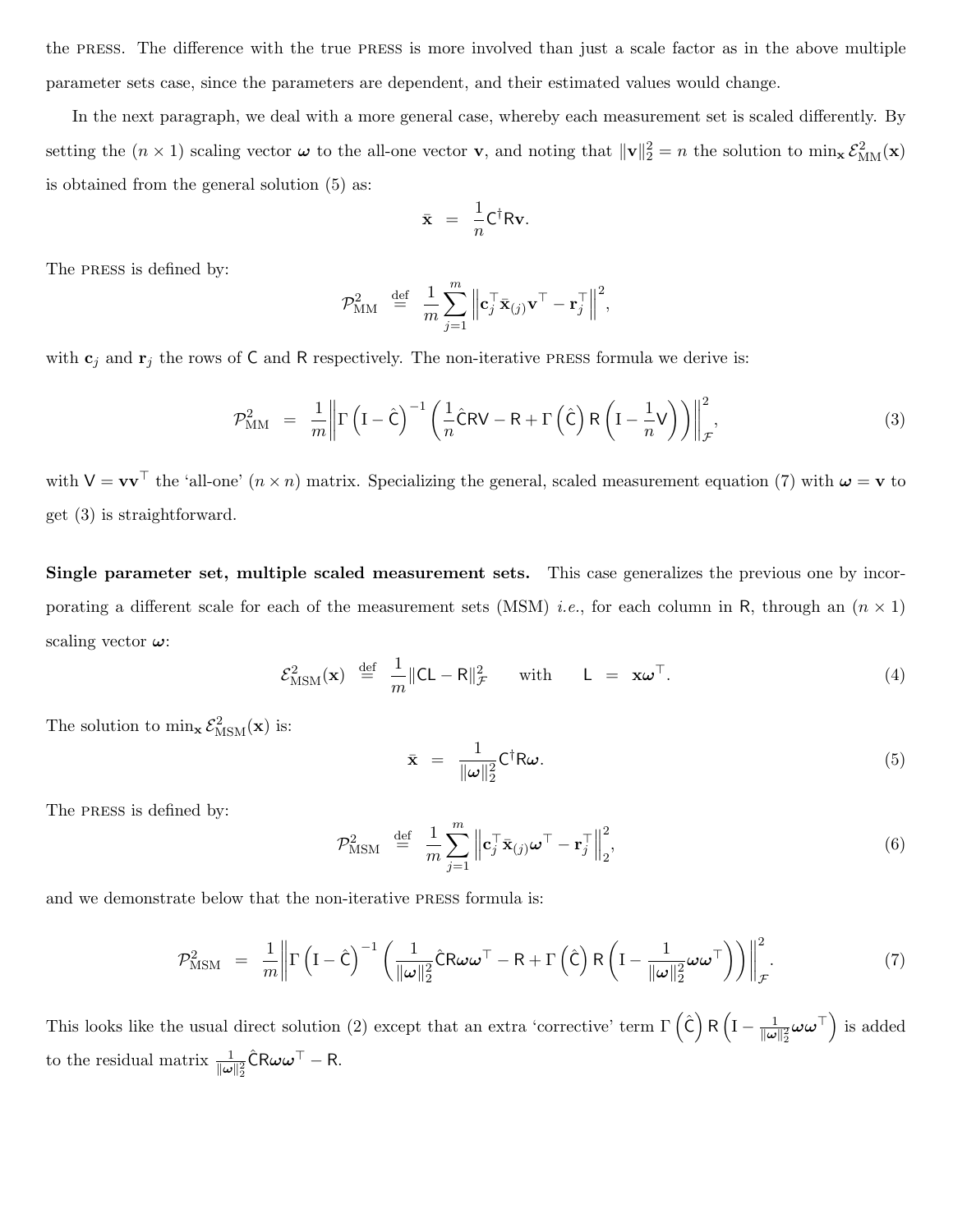# 4 Proofs for the Multiple Scaled Measurement Sets Case

The solution to  $\min_{\mathbf{x}} \mathcal{E}_{\text{MSM}}^2(\mathbf{x})$ . We start by deriving the solution  $\bar{\mathbf{x}}$  in equation (5). This equation means that  $\bar{\mathbf{x}}$ is the  $\omega$  weighted average of the solutions for each set of measurements. It is derived by rewriting the cost function (4) as:

$$
\mathcal{E}_{\text{MSM}}^2(\mathbf{x}) = \frac{1}{m} \|\boldsymbol{\omega} \otimes \mathbf{C}\mathbf{x} - \mathbf{r}\|_2^2, \tag{8}
$$

where  $\mathbf{r} = \text{vect}(\mathsf{R})$  is the column-wise vectorization of R, and ⊗ is the Kronecker product. From this rewriting, we obtain:

$$
\bar{\mathbf{x}} = (\boldsymbol{\omega} \otimes \mathsf{C})^{\dagger} \mathbf{r},
$$

which rewrites as:

$$
\bar{\mathbf{x}} = \frac{1}{\|\boldsymbol{\omega}\|_2^2} \left( \boldsymbol{\omega}^\top \otimes \mathsf{C}^\dagger \right) \mathbf{r} = \frac{1}{\|\boldsymbol{\omega}\|_2^2} \mathsf{C}^\dagger \mathsf{R} \boldsymbol{\omega}.
$$

The non-iterative PRESS formula  $\mathcal{P}_{\text{MSM}}^2$ . The next step is to derive the non-iterative PRESS formula (7). The proof follows similar steps as the proof for the basic non-iterative press formula. We start from the press definition (6). Defining  $\mathbf{e}_j$  as a zero vector with one at the j-th element and  $D_j \stackrel{\text{def}}{=} I - \Delta(\mathbf{e}_j)$ , where  $\Delta$  constructs a diagonal matrix from a vector, we have:

$$
\bar{\mathbf{x}}_{(j)} \stackrel{\text{def}}{=} \arg \min_{\mathbf{x}} \| \mathsf{D}_j \mathsf{C} \mathbf{x} \boldsymbol{\omega}^\top - \mathsf{D}_j \mathsf{R} \|^2_{\mathcal{F}}.
$$

Note that matrix  $D_j$  has the properties:

$$
D_j D_j = D_j
$$
  

$$
D_j^{\top} = D_j
$$
  

$$
I - D_j = \Delta(e_j).
$$

Similarly as for the solution (5), we get:

$$
\bar{\mathbf{x}}_{(j)} = \frac{1}{\|\boldsymbol{\omega}\|_2^2} (\mathsf{D}_j \mathsf{C})^\dagger \mathsf{D}_j \mathsf{R} \boldsymbol{\omega}.
$$
\n(9)

The lemma we demonstrate in the next paragraph states that:

$$
\bar{\mathbf{x}}_{(j)} = \frac{1}{\|\boldsymbol{\omega}\|_2^2} \mathsf{C}^\dagger \tilde{\mathsf{R}}_j \boldsymbol{\omega},\tag{10}
$$

with  $\tilde{R}_j$  the measurement matrix R with the j-th row replaced by its prediction  $\mathbf{c}_j^{\top} \bar{\mathbf{x}}_{(j)} \boldsymbol{\omega}^{\top}$ :

$$
\tilde{\mathsf{R}}_j \stackrel{\text{def}}{=} \mathsf{D}_j \mathsf{R} + (\mathsf{I} - \mathsf{D}_j) \mathsf{C} \bar{\mathbf{x}}_{(j)} \boldsymbol{\omega}^\top. \tag{11}
$$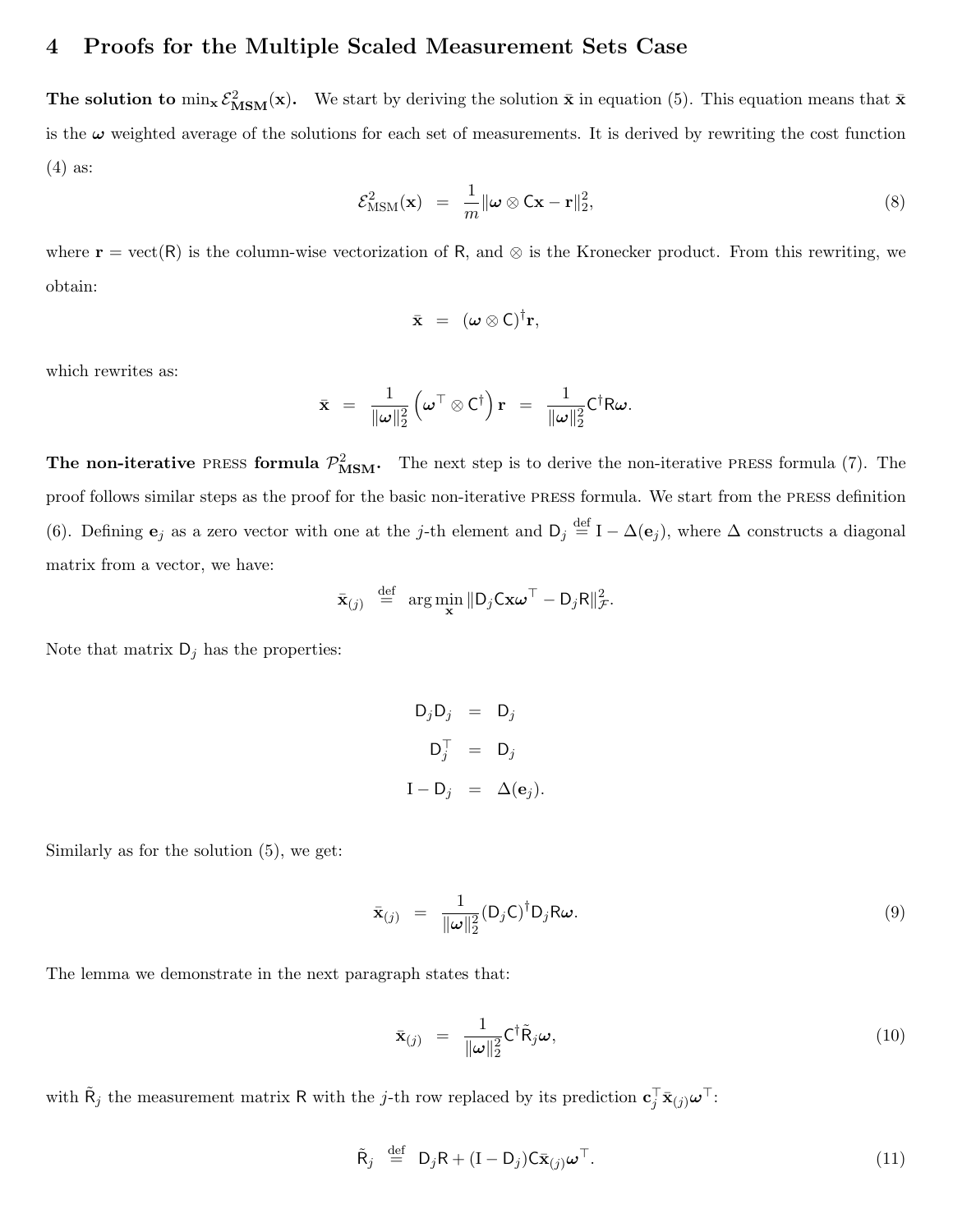We note that:

$$
(\mathrm{I} - \mathrm{D}_j) \mathrm{C} \bar{\mathbf{x}}_{(j)} \boldsymbol{\omega}^{\top} = \Delta(\mathbf{e}_j) \mathrm{C} \bar{\mathbf{x}}_{(j)} \boldsymbol{\omega}^{\top} = \mathbf{e}_j \mathbf{c}_j^{\top} \bar{\mathbf{x}}_{(j)} \boldsymbol{\omega}^{\top}.
$$

The prediction of the j-th data with the global model  $\bar{\mathbf{x}}$  is  $\mathbf{c}_j^{\top} \bar{\mathbf{x}} \boldsymbol{\omega}^{\top}$ . By substituting  $\bar{\mathbf{x}}$  from equation (5), we get:

$$
\mathbf{c}_{j}^{\top} \bar{\mathbf{x}} \boldsymbol{\omega}^{\top} = \frac{1}{\|\boldsymbol{\omega}\|_{2}^{2}} \mathbf{c}_{j}^{\top} \mathbf{C}^{\dagger} \mathbf{R} \boldsymbol{\omega} \boldsymbol{\omega}^{\top} = \frac{1}{\|\boldsymbol{\omega}\|_{2}^{2}} \hat{\mathbf{c}}_{j}^{\top} \mathbf{R} \boldsymbol{\omega} \boldsymbol{\omega}^{\top},
$$
\n(12)

where  $\hat{\mathbf{c}}_j$  is the j-th row of the hat matrix  $\hat{\mathbf{C}} = \mathbf{C} \mathbf{C}^{\dagger}$ . Similarly, we rewrite the prediction of the j-th data with the partial model  $\bar{\mathbf{x}}_{(j)}$  from equation (10) as:

$$
\mathbf{c}_{j}^{\top}\bar{\mathbf{x}}_{(j)}\boldsymbol{\omega}^{\top} = \frac{1}{\|\boldsymbol{\omega}\|_{2}^{2}}\hat{\mathbf{c}}_{j}^{\top}\tilde{\mathsf{R}}_{(j)}\boldsymbol{\omega}\boldsymbol{\omega}^{\top}.
$$
\n(13)

Taking the difference between the two predictions as rewritten in equations (12) and (13), and factorizing gives:

$$
\frac{1}{\|\omega\|_2^2} \hat{\mathbf{c}}_j^\top \mathsf{R} \omega \omega^\top - \frac{1}{\|\omega\|_2^2} \hat{\mathbf{c}}_j^\top \tilde{\mathsf{R}}_j \omega \omega^\top = \frac{1}{\|\omega\|_2^2} \hat{\mathbf{c}}_j^\top \left(\mathsf{R} - \tilde{\mathsf{R}}_j\right) \omega \omega^\top.
$$

Using (11), we substitute  $\tilde{R}_j = D_j R + \mathbf{e}_j \mathbf{c}_j^{\top} \bar{\mathbf{x}}_{(j)} \boldsymbol{\omega}^{\top}$  which gives:

$$
\frac{1}{\|\boldsymbol{\omega}\|_2^2} \mathbf{\hat{c}}_j^\top \left(\mathsf{R} - \mathsf{D}_j \mathsf{R} - \mathbf{e}_j \mathbf{c}_j^\top \bar{\mathbf{x}}_{(j)} \boldsymbol{\omega}^\top\right) \boldsymbol{\omega} \boldsymbol{\omega}^\top,
$$

which, simplifying  $R - D_j R = e_j r_j^{\top}$  and since  $\boldsymbol{\omega}^{\top} \boldsymbol{\omega} = ||\boldsymbol{\omega}||_2^2$ , transforms to:

$$
\frac{1}{\|\boldsymbol{\omega}\|_2^2} \hat{\mathbf{c}}_j^\top \left(\mathbf{e}_j \mathbf{r}_j^\top \boldsymbol{\omega} - \|\boldsymbol{\omega}\|_2^2 \mathbf{e}_j \mathbf{c}_j^\top \bar{\mathbf{x}}_{(j)}\right) \boldsymbol{\omega}^\top = \frac{1}{\|\boldsymbol{\omega}\|_2^2} \hat{c}_{j,j} \left(\mathbf{r}_j^\top \boldsymbol{\omega} - \|\boldsymbol{\omega}\|_2^2 \mathbf{c}_j^\top \bar{\mathbf{x}}_{(j)}\right) \boldsymbol{\omega}^\top,
$$

where  $\hat{c}_{j,j}$  is the j-th diagonal element of the hat matrix  $\hat{C}$ . We thus have rewritten the original prediction difference as follows:

$$
\mathbf{c}_j^\top \bar{\mathbf{x}} \boldsymbol{\omega}^\top - \mathbf{c}_j^\top \bar{\mathbf{x}}_{(j)} \boldsymbol{\omega}^\top = \frac{1}{\|\boldsymbol{\omega}\|_2^2} \hat{c}_{j,j} \left( \mathbf{r}_j^\top \boldsymbol{\omega} - \|\boldsymbol{\omega}\|_2^2 \mathbf{c}_j^\top \bar{\mathbf{x}}_{(j)} \right) \boldsymbol{\omega}^\top.
$$

Rearranging the terms gives:

$$
\mathbf{c}_j^\top \bar{\mathbf{x}} \boldsymbol{\omega}^\top = \frac{1}{\|\boldsymbol{\omega}\|_2^2} \hat{c}_{j,j} \mathbf{r}_j^\top \boldsymbol{\omega} \boldsymbol{\omega}^\top + (1 - \hat{c}_{j,j}) \, \mathbf{c}_j^\top \bar{\mathbf{x}}_{(j)} \boldsymbol{\omega}^\top.
$$

Adding  $\mathbf{r}_j^{\top} \left( \hat{c}_{j,j} \mathrm{I} - \mathrm{I} - \frac{1}{\|\boldsymbol{\omega}\|} \right)$  $\frac{1}{\|\boldsymbol{\omega}\|_2^2} \hat{c}_{j,j} \boldsymbol{\omega} \boldsymbol{\omega}^\top$  on both sides gives:

$$
\mathbf{c}_j^\top \bar{\mathbf{x}} \boldsymbol{\omega}^\top + \mathbf{r}_j^\top \left( \hat{c}_{j,j} \mathbf{I} - \mathbf{I} - \frac{1}{\|\boldsymbol{\omega}\|_2^2} \hat{c}_{j,j} \boldsymbol{\omega} \boldsymbol{\omega}^\top \right) = (1 - \hat{c}_{j,j}) \left( \mathbf{c}_j^\top \bar{\mathbf{x}}_{(j)} \boldsymbol{\omega}^\top - \mathbf{r}_j^\top \right),
$$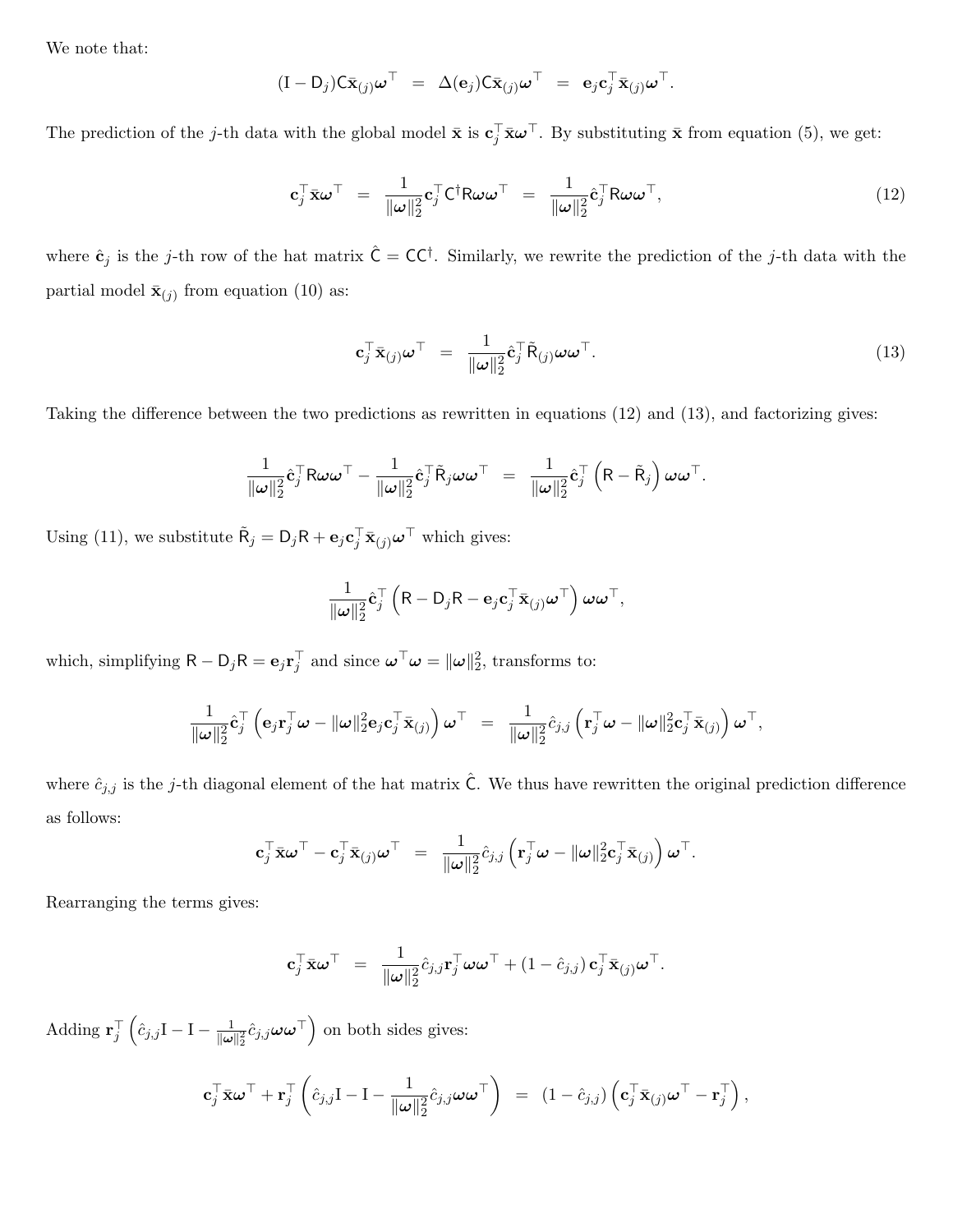from which:

$$
\mathbf{c}_j^{\top} \bar{\mathbf{x}}_{(j)} \boldsymbol{\omega}^{\top} - \mathbf{r}_j^{\top} = \frac{1}{1 - \hat{c}_{j,j}} \left( \mathbf{c}_j^{\top} \bar{\mathbf{x}} \boldsymbol{\omega}^{\top} - \mathbf{r}_j^{\top} + \mathbf{r}_j^{\top} \hat{c}_{j,j} \left( \mathbf{I} - \frac{1}{\|\boldsymbol{\omega}\|_2^2} \boldsymbol{\omega} \boldsymbol{\omega}^{\top} \right) \right).
$$

We observe that  $\mathbf{c}_j^{\top} \bar{\mathbf{x}} \boldsymbol{\omega}^{\top} - \mathbf{r}_j^{\top}$  is the residual vector for the *j*-th measurement. Replacing  $\bar{\mathbf{x}}$  from equation (5) and summing the squared norm over  $j$ , we get the non-iterative PRESS formula:

$$
\mathcal{P}_{\text{MSM}}^2 = \frac{1}{m} \left\| \Gamma \left( I - \hat{C} \right)^{-1} \left( \frac{1}{\|\omega\|_2^2} \hat{C} R \omega \omega^\top - R + \Gamma \left( \hat{C} \right) R \left( I - \frac{1}{\|\omega\|_2^2} \omega \omega^\top \right) \right) \right\|_{\mathcal{F}}^2.
$$

**The lemma.** We want to show that  $\bar{\mathbf{x}}_{(j)}$  as defined by equation (9) is given by equation (10). We start by expanding the right-hand side of equation (10) by substituting  $\tilde{R}_j$  from (11), giving:

$$
\frac{1}{\|\omega\|_2^2} C^{\dagger} \tilde{R}_j \omega = \frac{1}{\|\omega\|_2^2} C^{\dagger} D_j R \omega + \frac{1}{\|\omega\|_2^2} C^{\dagger} (I - D_j) C \bar{\mathbf{x}}_{(j)} \omega^{\top} \omega \n= \frac{1}{\|\omega\|_2^2} C^{\dagger} D_j R \omega + C^{\dagger} C \bar{\mathbf{x}}_{(j)} - C^{\dagger} D_j C \bar{\mathbf{x}}_{(j)},
$$

since  $\boldsymbol{\omega}^{\top}\boldsymbol{\omega} = \|\boldsymbol{\omega}\|_2^2$ . The second term reduces to  $\bar{\mathbf{x}}_{(j)}$  since  $\mathsf{C}^{\dagger}\mathsf{C} = \mathsf{I}$ . By replacing  $\bar{\mathbf{x}}_{(j)}$  by its expression (9), the third term expands as:

$$
C^{\dagger}D_{j}C\bar{\mathbf{x}}_{(j)} = \frac{1}{\|\boldsymbol{\omega}\|_{2}^{2}} \Big(C^{\top}C\Big)^{-1}C^{\top}D_{j}C\Big(C^{\top}D_{j}C\Big)^{-1}C^{\top}D_{j}R\boldsymbol{\omega}
$$
  
= 
$$
\frac{1}{\|\boldsymbol{\omega}\|_{2}^{2}}C^{\dagger}D_{j}R\boldsymbol{\omega},
$$

and the overall expression simplifies to:

$$
\frac{1}{\|\boldsymbol{\omega}\|_2^2} \mathsf{C}^\dagger \tilde{\mathsf{R}}_j \boldsymbol{\omega} = \bar{\mathbf{x}}_{(j)}.
$$

## 5 Application to Estimating Rigid Affine Thin-Plate Spline Warps

A warp is a geometric  $\mathbb{R}^2 \to \mathbb{R}^2$  transformation matching corresponding pixels between two images. Estimating a warp from point correspondences in two images is one of the most important problems in fields such as computer vision, medical image analysis, photogrammetry and augmented reality. The warp is often parameterized by some smooth transformation driven by deformation centres. This section shows an application of the non-iterative press formula for multiple scaled measurement sets to the problem of assessing the quality of an image warp called the Rigid Affine Thin-Plate Spline Warp (RA-Warp), that we originally proposed in [3]. We show that the number of deformation centres can be selected by minimizing the press, which corresponds to maximizing the predictivity of the warp. The fact that the RA-Warp is an empirical model of the image flow field implies that the fitting residuals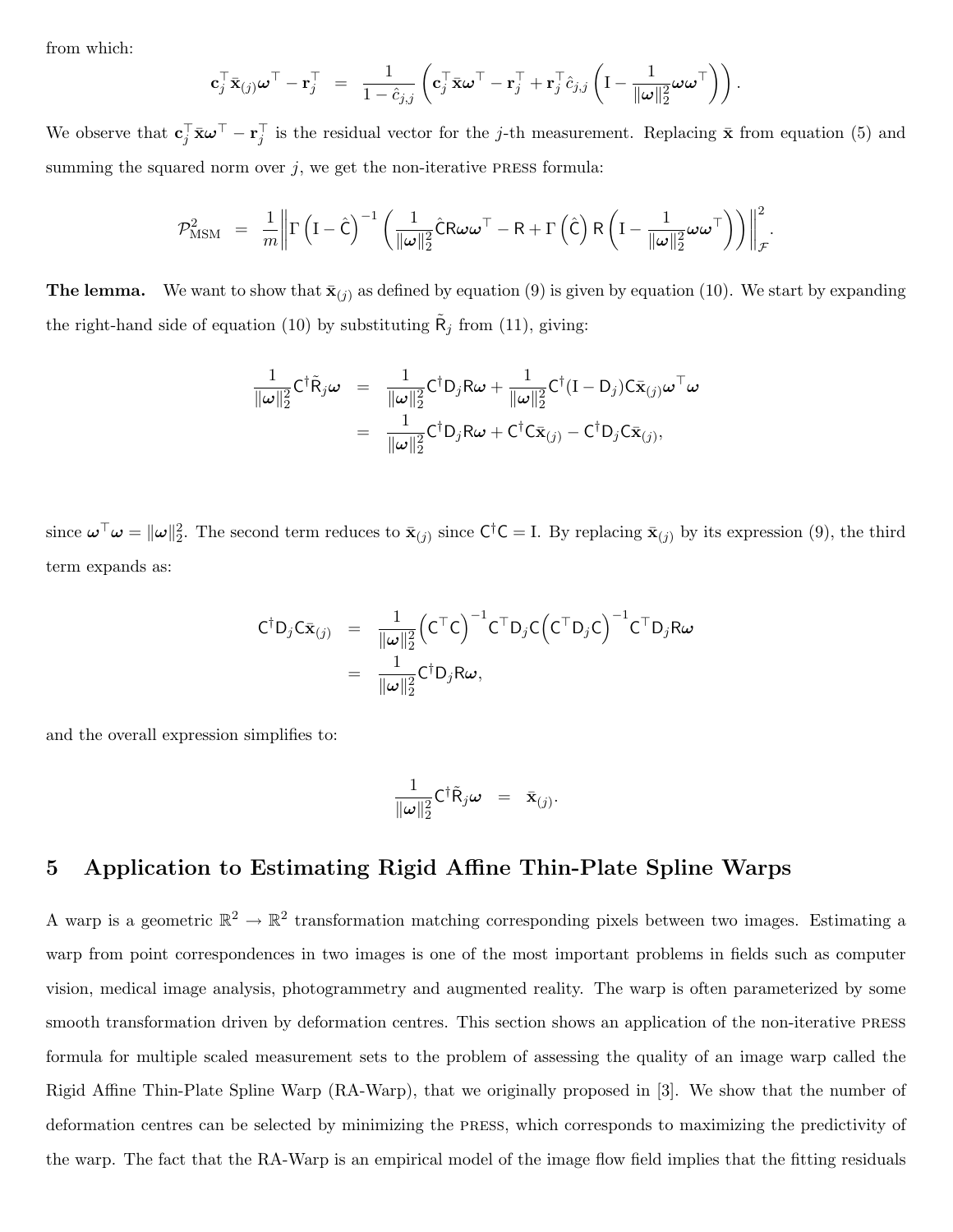do not follow a simple parametric noise model, which rules out 'classical' model selection techniques such aic, bic and MDL [7]. In our previous work [2], we showed how leave-one-out cross-validation (as described in §2 *i.e.*, for a single parameter set and a single measurement set) can be used to select the regularization parameter of a deformable affine warp.

#### 5.1 The RA-Warp and its press

A warp is an  $\mathbb{R}^2$  to  $\mathbb{R}^2$  function that models the deformation or flow field between two images. The RA-Warp is dedicated to the case of two images of a rigid smooth surface, and models the cameras as affine *i.e.*, parallel, projections. An example is shown in figure 1.



Figure 1: The two example images we use, overlaid with the  $m = 70$  point correspondences and corresponding epipolar lines. These two images show a bed sheet wrapped around a chair. They were taken while strongly zooming, making the camera close to affine. The bed sheet remained still between the two snapshots and thus only the relative position and orientation of the camera changed. The epipolar lines depend on this relative camera motion which is computed from the point correspondences.

Let  $\mathbf{q} \in \mathbb{R}^2$  be the coordinates of a point in the first image. The RA-Warp depends on a parameter vector  $\boldsymbol{\delta} \in \mathbb{R}^l$ and writes as:

$$
\mathcal{W}(\mathbf{q};\boldsymbol{\delta})\;\;\stackrel{\mathrm{def}}{=}\;\;\mathcal{S}\tilde{\mathbf{q}}+\tau(\mathbf{q};\boldsymbol{\delta})\mathbf{s}\qquad\text{with}\qquad\tilde{\mathbf{q}}^\top=\left(\mathbf{q}^\top\;\,1\right),
$$

where  $\tau$  is an  $\mathbb{R}^2$  to  $\mathbb R$  Thin-Plate Spline as derived by Duchon [5], and  $(\mathcal{S}; \mathbf{s})$  are camera parameters<sup>4</sup> that we estimate from image point correspondences as detailed in appendix A. Note that s is the direction of the epipolar lines in

<sup>&</sup>lt;sup>4</sup>These are related to the parameters of the second camera matrix in the canonical basis of the 3D space for which the first camera matrix is  $(1 0)$ . More specifically, S is an affine transformation between the two images related to some arbitrary reference plane, and s is the epipole in the second image, lying at infinity.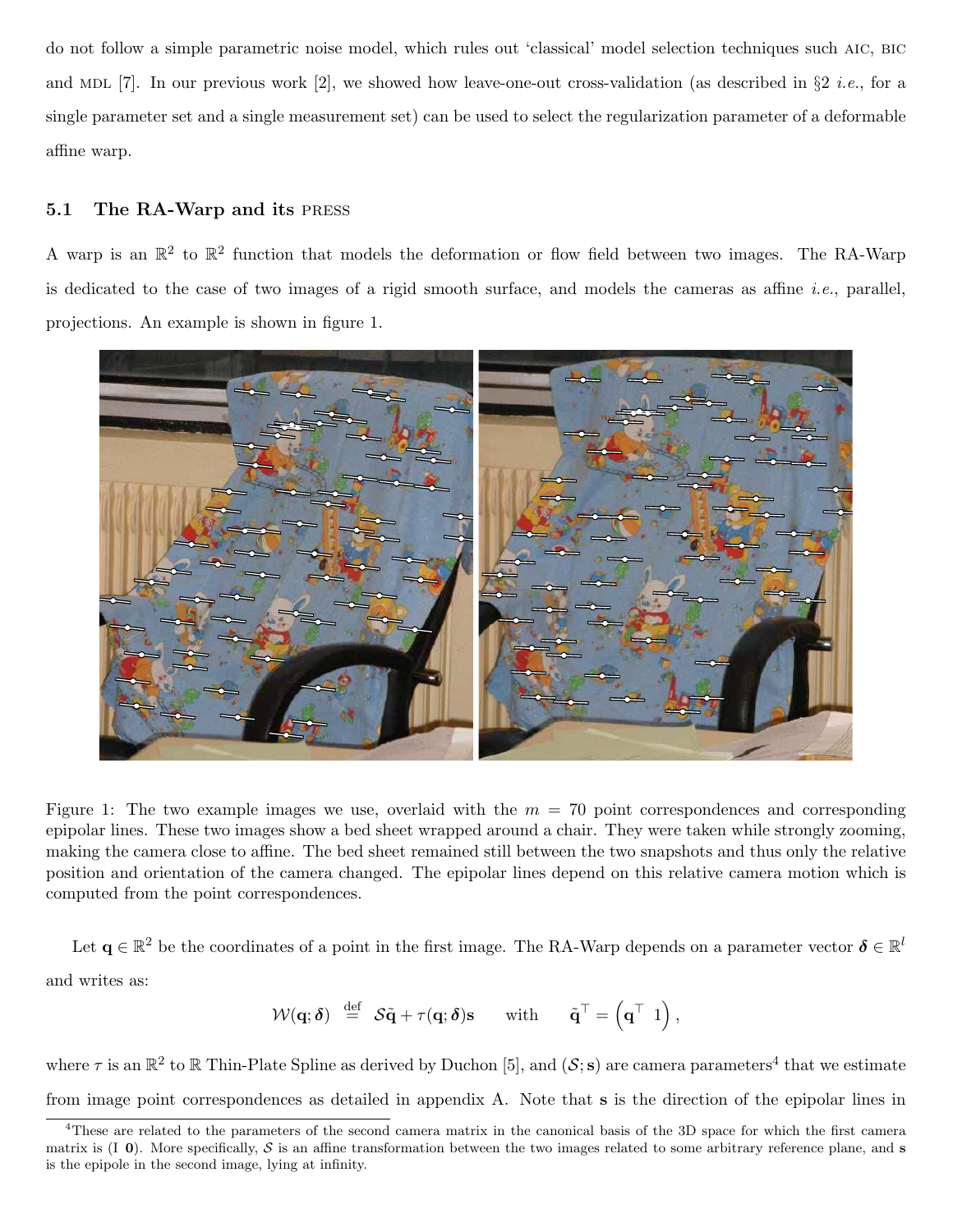the second image. Without loss of generality, we normalize it using  $\|\mathbf{s}\|_2^2 = 1$ . This warp guarantees that the points move along epipolar lines. Other types of smooth functions could be used for  $\tau$ , such as a tensor-product of spline functions.

The parameter vector  $\delta$  of the Thin-Plate Spline  $\tau$  contains the depths of some l deformation centres. The Thin-Plate Spline is written  $\tau(\mathbf{q}; \delta) = \ell_{\mathbf{q}}^{\top} \mathcal{Y} \delta$ , where  $\mathcal{Y}$  is a constant matrix depending on the deformation centres in the first image, and  $\ell_q$  is a nonlinear lifting function depending on point q. Details on the derivation of  $\tau$  are given in appendix B.

Given m point correspondences  $\mathbf{q}_j \leftrightarrow \mathbf{q}'_j$ , the camera parameters  $(\mathcal{S}; s)$  and the deformation centres in  $\mathcal{Y}$ , we estimate the parameter vector  $\delta$  by minimizing the following cost function, measuring the euclidean distance between the points in the second image and those transferred by the warp from the first image:

$$
\mathcal{E}_{\text{RA}}^2(\boldsymbol{\delta}) \stackrel{\text{def}}{=} \frac{1}{m} \sum_{j=1}^m \|\mathcal{W}(\mathbf{q}_j, \boldsymbol{\delta}) - \mathbf{q}_j'\|_2^2 = \frac{1}{m} \sum_{j=1}^m \|\mathcal{S}\tilde{\mathbf{q}}_j + \tau(\mathbf{q}_j; \boldsymbol{\delta})\mathbf{s} - \mathbf{q}_j'\|_2^2.
$$
 (14)

Substituting the expression of the Thin-Plate Spline  $\tau$ , we get:

$$
\mathcal{E}_{\text{RA}}^2(\boldsymbol{\delta}) = \frac{1}{m} \sum_{j=1}^m \left\| \mathcal{S} \tilde{\mathbf{q}}_j + \left( \ell_{\mathbf{q}_j}^{\top} \mathcal{Y} \boldsymbol{\delta} \right) \mathbf{s} - \mathbf{q}_j' \right\|_2^2.
$$

Transposing and gathering all the measurements in matrices  $\tilde{Q}$  and  $Q'$  whose rows are  $\tilde{q}_j$  and  $q'_j$  respectively, and using the vectors  $\ell_{\mathbf{q}_j}$  for the rows of matrix  $\mathcal{M}$ , gives:

$$
\mathcal{E}_{\mathrm{RA}}^2(\boldsymbol{\delta}) = \frac{1}{m} \left\| \tilde{\mathcal{Q}} \mathcal{S}^\top + \mathcal{M} \mathcal{Y} \boldsymbol{\delta} \mathbf{s}^\top - \mathcal{Q}' \right\|_{\mathcal{F}}^2.
$$

We identify this as a multiple scaled measurement sets linear least squares problem, as defined by equation (4). We get the solution from equation (5) as:

$$
\bar{\boldsymbol{\delta}} = (\mathcal{M}\mathcal{Y})^{\dagger} \left( \mathcal{Q}' - \tilde{\mathcal{Q}} \mathcal{S}^{\top} \right) \mathbf{s},\tag{15}
$$

since  $\|\mathbf{s}\|_2^2 = 1$ . Using the non-iterative PRESS formula (7), we obtain the PRESS statistic for the RA-Warp as:

$$
\mathcal{P}_{\text{RA}}^2 \stackrel{\text{def}}{=} \frac{1}{m} \left\| \Gamma \left( I - \widehat{\mathcal{M}} \widehat{\mathcal{Y}} \right)^{-1} \left( \widehat{\mathcal{M}} \widehat{\mathcal{Y}} \left( \mathcal{Q}' - \tilde{\mathcal{Q}} \mathcal{S}^\top \right) \mathbf{s} \mathbf{s}^\top - \mathcal{Q}' + \tilde{\mathcal{Q}} \mathcal{S}^\top + \Gamma \left( \widehat{\mathcal{M}} \widehat{\mathcal{Y}} \right) \left( \mathcal{Q}' - \tilde{\mathcal{Q}} \mathcal{S}^\top \right) \left( I - \mathbf{s} \mathbf{s}^\top \right) \right) \right\|_{\mathcal{F}}^2. \tag{16}
$$

#### 5.2 Estimation Algorithm

In practice, we are given a set of point correspondences from which we can estimate the camera parameters  $(S; s)$ . We do not however know how many deformation centres l are needed, and where to place them in the first image. A sensible choice, though heuristic, is to choose as deformation centres the vertices of a regular, square grid located in the vicinity of the data points. Choosing the number of deformation centres is more critical: underestimating l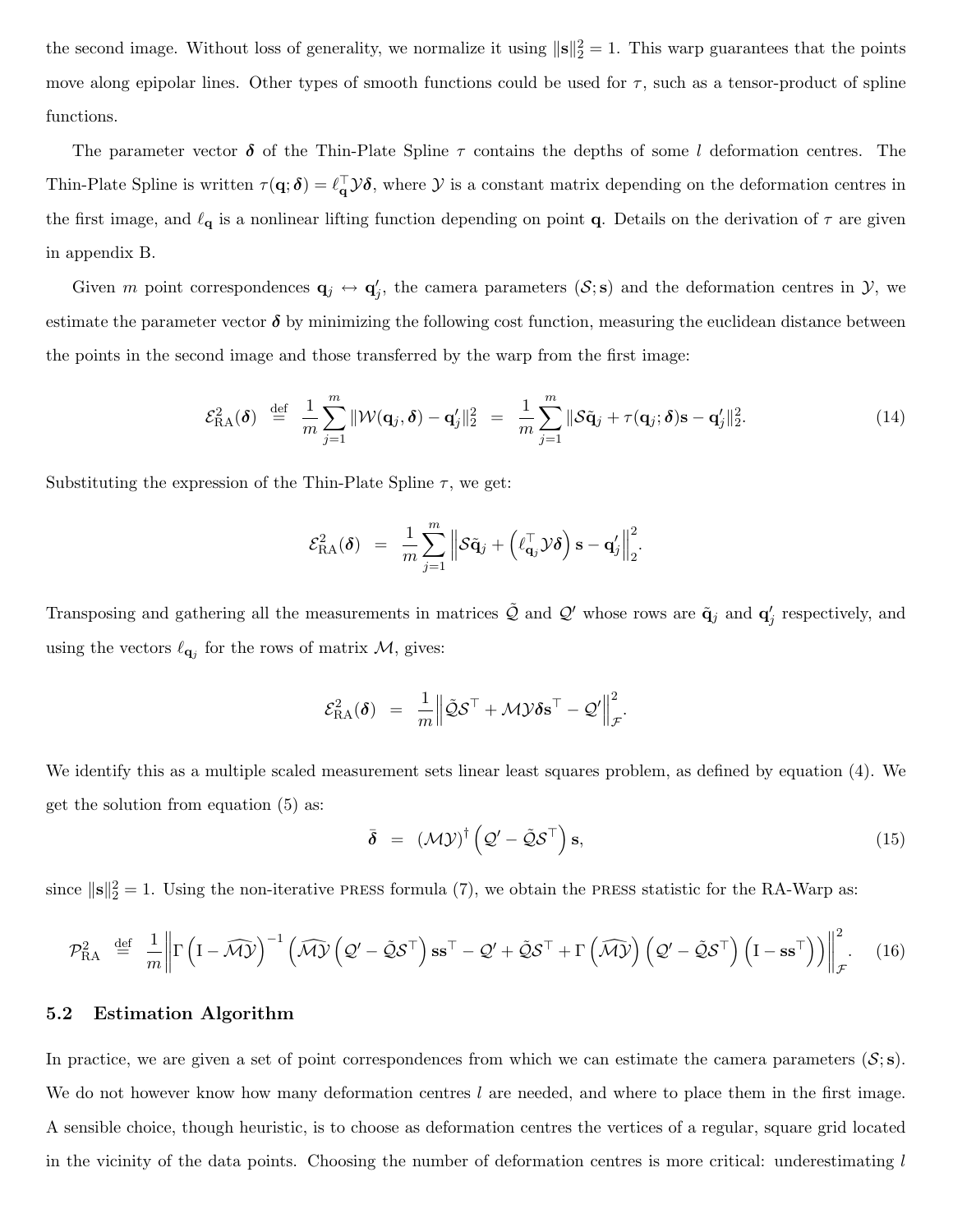makes the warp too constrained to explain the measurements, while overestimating  $l$  makes it too flexible, possibly illconditioned, with bad predictivity. We propose to use the press statistic in order to choose the number of deformation centres. We start with a coarse square control grid of, say,  $l_{\min} = 2^2 = 4$  deformation centres, and subdivide it while monitoring the PRESS, until the maximum possible number of deformation centres  $l_{\text{max}} = \lfloor \sqrt{\frac{L}{L}} \rfloor$  $\sqrt{m-1}$ <sup>2</sup> is reached (which guarantees that the design matrix in the linear least squares systems is not rank deficient). Note that there is no guarantee for the press to be a convex function of l, even though it very often is, in practice.

#### 5.3 Experimental Results

For the example data shown in figure 1, we have  $m = 70$  point correspondences. We thus try to fit the warp driven by grids of  $l_{\min} = 4, 9, 16, 25, 36, 49, 64 = l_{\max}$  deformation centres. The fitting Root Mean Square Residual (RMSR) and PRESS as functions of the number of deformation centres<sup>5</sup> are shown in figure 2. They were computed using all the 70 point correspondences.



Figure 2: The fitting residual (RMSR, thin curve) and prediction sum of squares (PRESS, thick curve) as functions of the number of deformation centres. The vertical line shows the selected number of deformation centres corresponding to the minimum press. The two graphs are similar: the right one is a zoom on the left one.

We observe that the residual RMSR decreases as the number of deformation centres increases. This is to be expected since the most parameters in the model the least the fitting error. The press decreases until 16 deformation centres are reached, and then grows as the number of deformation centres increases beyond 16. This is explained as follows: for less than 16 deformation centres, the warp is not flexible enough to model the actual image deformations, while for more than 16 deformation centres, the warp is too flexible and is less and less well constrained by the point correspondences. In both cases, it fails to accurately capture the deformation, and thus does not interpolate well the data leading to a bad predictivity.

<sup>&</sup>lt;sup>5</sup>The RMSR  $\mathcal{E}_{\text{RA}}(\bar{\delta})$  is given by evaluating the transfer error of equation (14) at the optimal solution  $\bar{\delta}$  given by equation (15). The PRESS  $\mathcal{P}_{\text{RA}}$  is given by equation (16).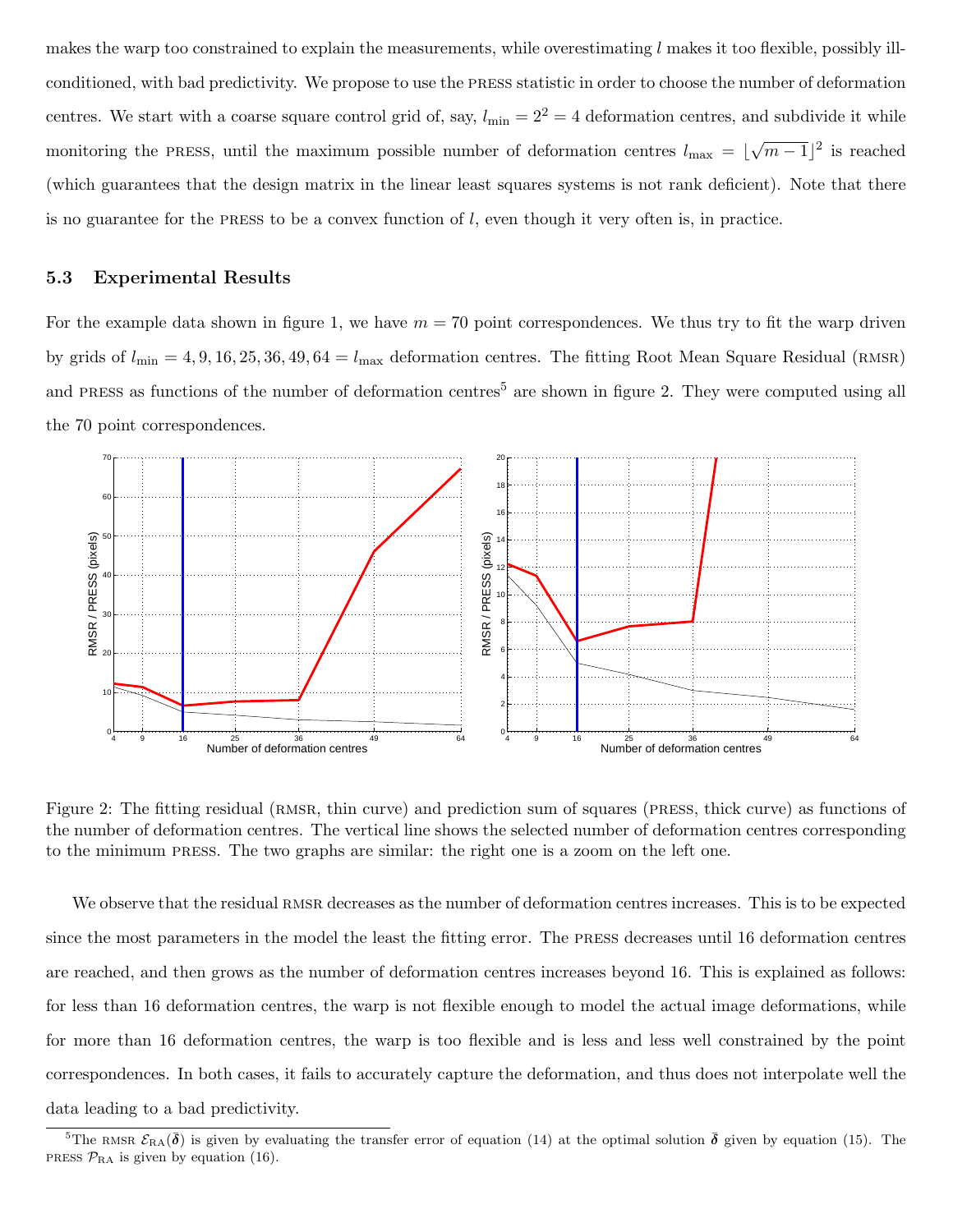The so-called flow field is the set of displacement vectors for each pixel in one of the two images. The flow field sub-sampled to  $\frac{1}{20^2}$  pixels is shown in figure 3 for different numbers of deformation centres. Noticeable differences can



Figure 3: The estimated flow field for different numbers l of deformation centres. The solution minimizing the PRESS is with  $l = 16$  deformation centres.

be seen, though it is difficult to visually figure out which solution is the best one. This is better seen by observing the color discrepancy image, computed by warping the second image onto the first one and taking the absolute value of their difference. This is shown in figure 4 over a region of interest defined as the area covered by the bed sheet in the source image. The color discrepancy, computed as the Root Mean Square of the color discrepancy image, is



9 deformation centres 16 deformation centres 25 deformation centres

color discrepancy: 67.02 color discrepancy: 59.90 color discrepancy: 63.84

Figure 4: The color discrepancy images for different numbers l of deformation centres. Black indicates low discrepancy, and white indicates high discrepancy. The solution minimizing the PRESS is with  $l = 16$  deformation centres.

lower for 16 deformation centres than for 9 and 25. It also is visually seen that for 16 deformation centres, only the area under the arm of the chair shows high discrepancy, while the rest of the bed sheet area is correctly registered,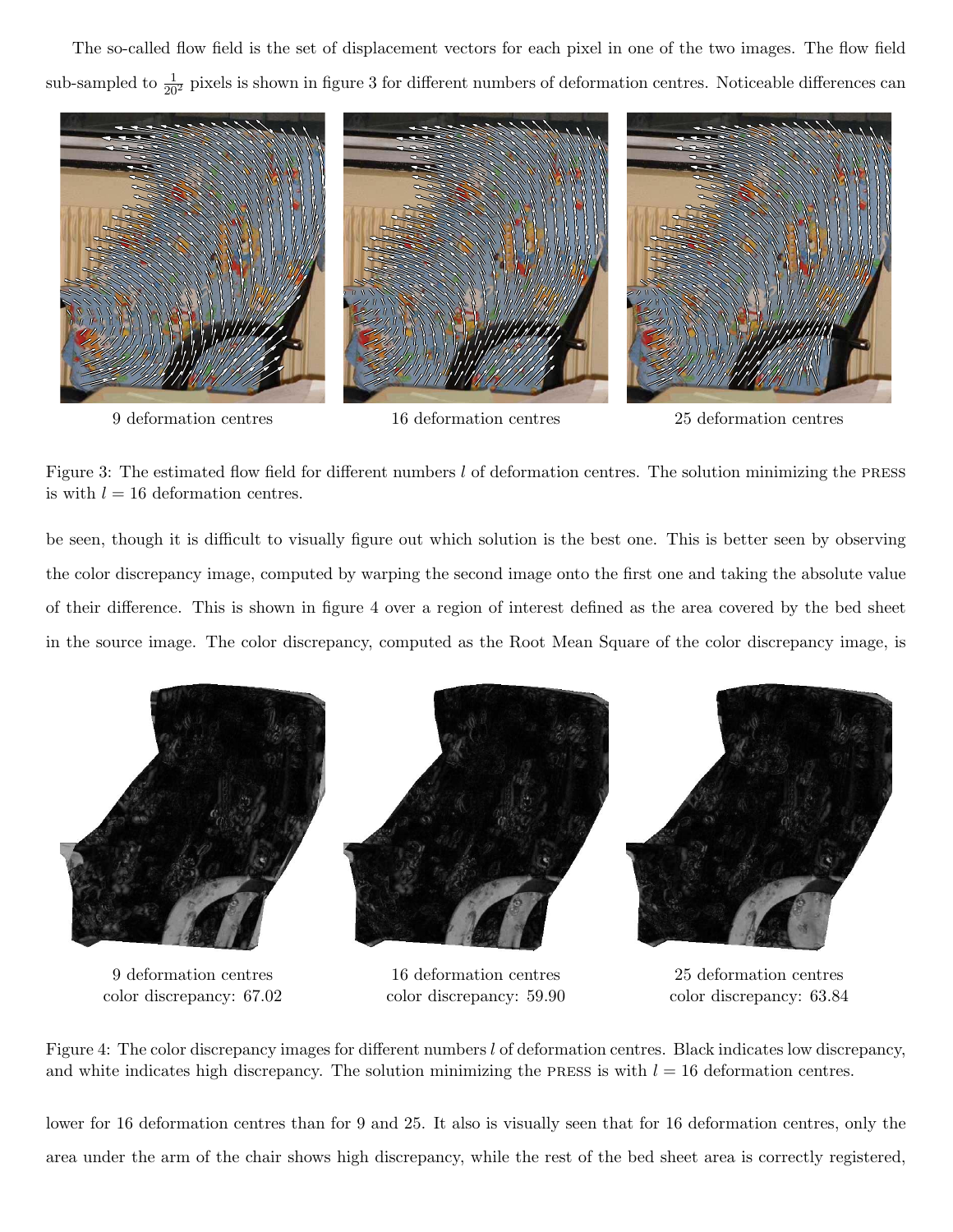which is not the case for 9 and 25 deformation centres.

Finally, we report an experiment illustrating to which extent the press statistic is influenced by the number of data points. We drew random subsets of  $m' = 5, \ldots, 70$  data points. For each subset, we computed the 'best' number of deformation centres, chosen in  $\{4, 9, \ldots, \}$ √  $\overline{m'-1}$ <sup>2</sup>. Average values over 1,000 different subsets for each value of  $m'$  were computed. They are plotted on the graph shown in figure 5, along with the standard deviation.



Figure 5: This graph shows the average and standard deviation of the number of selected deformation centres based on the prediction sum of squares (press) as a function of the number of data points.

We observe that as the number of data points increases, the number of selected deformation centres increases. The slight decrease as  $m' \to m$  is due to the fact that the total number of data points is approached. What can be first noticed is that for  $m' \geq 40$  the selected number of deformation centres is consistent, always being  $l = 16$ . For  $16 < m' < 40$ , the selected number of deformation centres grows from 4 to 9 ( $m' > 16$  is a necessary condition to select 16 deformation centres) For  $4 < m' \le 16$ , we consistently get  $l = 4$  deformation centres. This makes sense since it is difficult to infer the full image warp from such a limited amount of data, and we thus expect the selected warp to have a low complexity. Overall, this result shows that the press selected number of centres is quite robust to variations in the number of data points, since the same result is consistently obtained for  $40 \le m' \le 70$  data points.

## 6 Conclusion

We derived non-iterative formulae for the Prediction Sum of Squares (press) statistic for linear least squares with multiple parameter or measurement sets. As an application, we showed that this can be used to assess the quality of an image warp. It also allows one to select its complexity by varying the number of deformation centres and shows to be consistent with the color discrepancy image.

There are some open research directions with the formulae we propose. The first one is to extend them to the case of restricted least squares, as was done in [11] for standard linear least squares. The second one is to investigate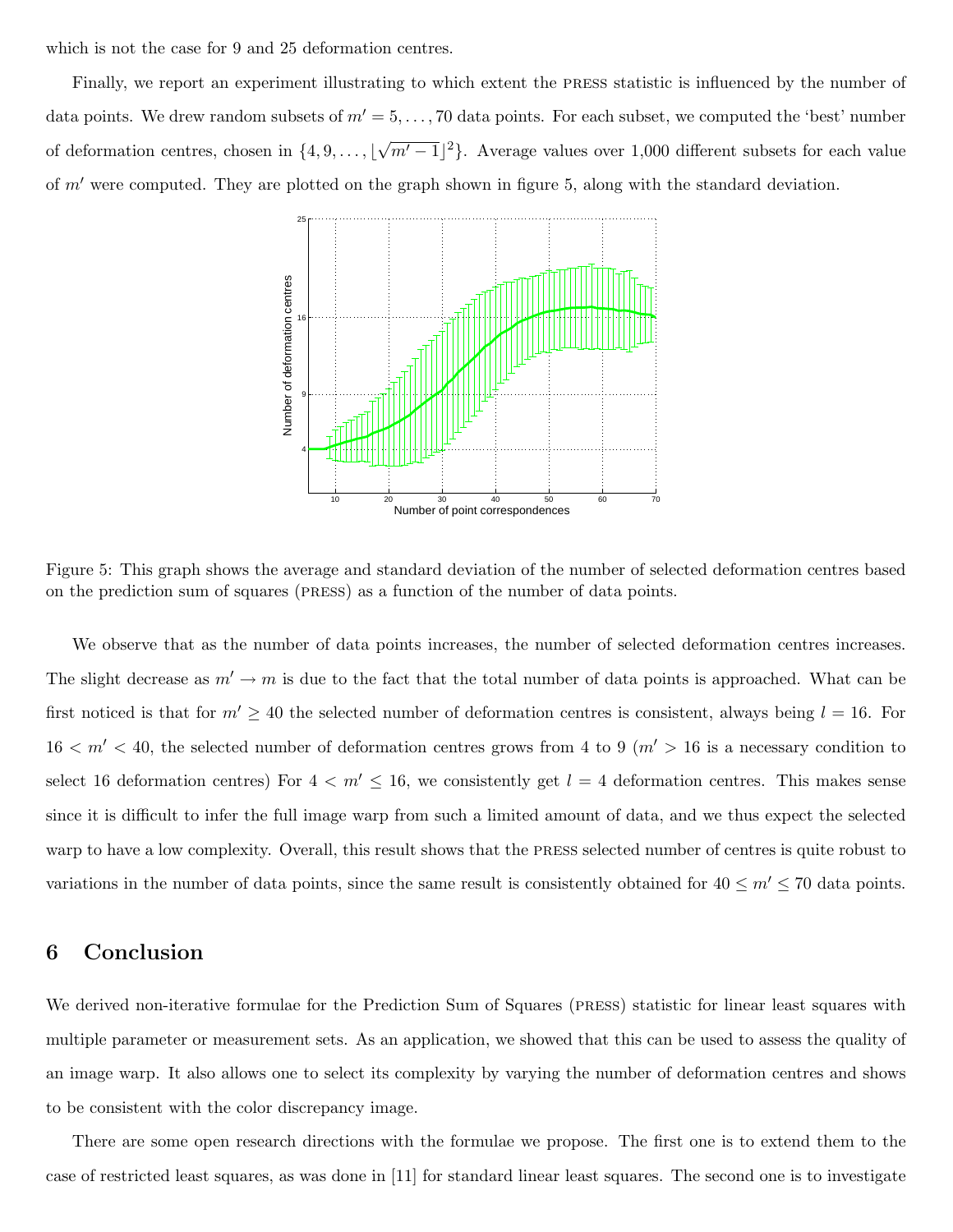how they can be used to select a regularization parameter for damped least squares, by replacing the hat matrix by the influence matrix. Finally, we assumed for the warp estimation application that the deformation centres were placed on a regular grid. A 'stochastic deformation centre placement' procedure could be imagined, whereby one would draw random sets of deformation centres, and keep the one minimizing the press statistic.

## A Computing the Camera Parameters

The camera parameters are extracted from the affine fundamental matrix  $A$  that can easily be estimated from point correspondences, and which represents an implicit reconstruction of the two cameras. The affine fundamental matrix is partitioned as:

$$
\mathcal{A} \stackrel{\text{def}}{=} \begin{pmatrix} 0 & 0 \\ 0 & 0 \\ \mathbf{J}^{\top} \end{pmatrix} \quad \text{with} \quad \mathbf{J}^{\top} \stackrel{\text{def}}{=} (c \ d \ e) \quad \text{and} \quad \mathbf{I}^{\top} \stackrel{\text{def}}{=} (a \ b).
$$
 (17)

Estimating the affine fundamental matrix. We give a simple procedure for estimating the affine fundamental matrix by minimizing the transfer error  $i.e.,$  the sum of squared distances between the epipolar lines and the data points in the second image. Even though there exist a maximum likelihood algorithm as described in  $e.g.$  [8], we prefer to minimize the transfer error for the sake of consistency with the cost function (14) used next to estimate the RA-Warp. The problem can be written:

$$
\min_{\mathcal{A}} \sum_{j=1}^m d_{\perp}^2(\mathbf{q}'_j, \mathcal{A}\tilde{\mathbf{q}}_j).
$$

Expanding the point to line orthogonal distance  $d_{\perp}$  by its expression and replacing A by its expression (17), we get:

$$
\min_{\mathbf{z}, \mathbf{y}} \frac{1}{\|\mathbf{z}\|^2} \sum_{j=1}^m (\mathbf{y}^\top \tilde{\mathbf{q}}_j + \mathbf{z}^\top \mathbf{q}_j')^2.
$$

This is not the most common minimization problems one meets. The difficulty stems from the leading factor. In order to get rid of it, we fix the arbitrary scale of the fundamental matrix using  $||\mathbf{z}||^2 = 1$ . This makes sense since  $||\mathbf{z}||^2$  cannot vanish for otherwise A would become rank one. The problem turns into a constrained homogeneous linear least squares minimization:

$$
\min_{\mathbf{z}, \mathbf{J}} \sum_{j=1}^m (\mathbf{J}^\top \tilde{\mathbf{q}}_j + \mathbf{\imath}^\top \mathbf{q}_j')^2 \quad \text{s.t.} \quad \|\mathbf{\imath}\|^2 = 1.
$$

We rewrite the problem in matrix form:

$$
\min_{\mathbf{z},\mathbf{y}} \|\mathcal{Q}'\mathbf{z} + \tilde{\mathcal{Q}}\mathbf{y}\|^2 \quad \text{s.t.} \quad \|\mathbf{z}\|^2 = 1,
$$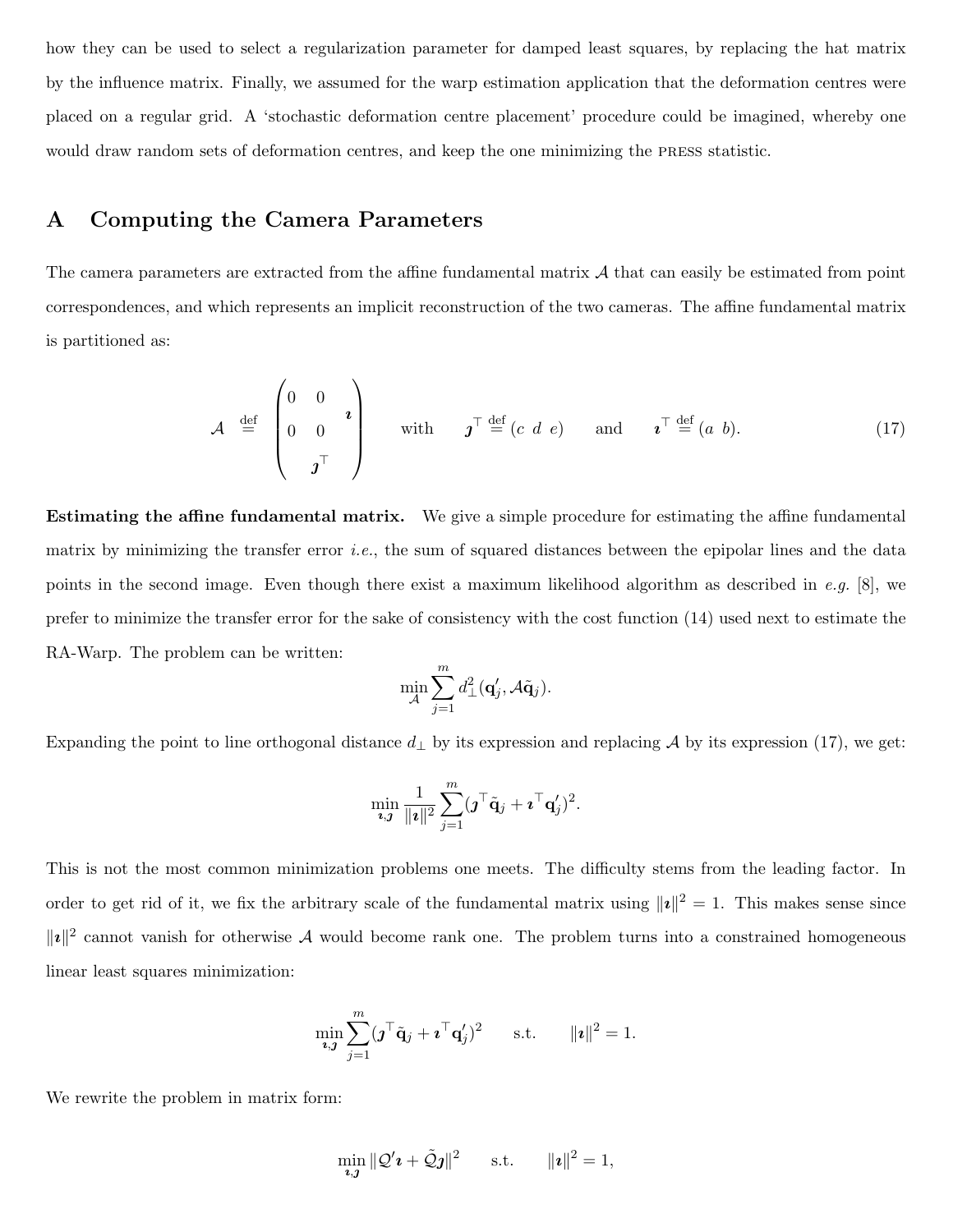where the rows of matrices  $\tilde{Q}$  and  $Q'$  are  $\tilde{q}_j$  and  $q'_j$  respectively. Setting  $j = -\tilde{Q}^\dagger Q' \imath$ , substituting in the previous equation and factorizing gives:

$$
\min_{\mathbf{z}} \|(I-\tilde{\mathcal{Q}}\tilde{\mathcal{Q}}^{\dagger})\mathcal{Q}'\mathbf{z}\|^2 \quad \text{s.t.} \quad \|\mathbf{z}\|^2 = 1,
$$

that we solve using the standard method based on the Singular Value Decomposition, as described for instance in [8, A5.3].

Extracting the camera parameters. We follow the canonical realization framework of [9] for perspective cameras. The canonical camera for the first image is (I 0). The canonical camera for the second image is  $([\tilde{\mathbf{e}}']_{\times} \mathcal{A} \tilde{\mathbf{e}}')$ where  $\tilde{\mathbf{e}}'$  is the epipole in the second image. In the affine case,  $\tilde{\mathbf{e}}'^\top \stackrel{\text{def}}{=} (-b \ a \ 0)$ , and we observe that  $\|\tilde{\mathbf{e}}'\| = \|\mathbf{z}\| = 1$ . The camera parameters  $(S; s)$  for the second image are thus obtained as:

$$
S \stackrel{\text{def}}{=} \begin{pmatrix} 1 & 0 & 0 \\ 0 & 1 & 0 \end{pmatrix} [\tilde{\mathbf{e}}']_{\times} \mathcal{A} = \mathbf{i} \mathbf{j}^{\top} \quad \text{and} \quad \mathbf{s} \stackrel{\text{def}}{=} \mathbf{e}' = (-b \ a)^{\top}.
$$

## B The Thin-Plate Spline

The Thin-Plate Spline is an  $\mathbb{R}^2 \to \mathbb{R}$  function driven by assigning target values  $\alpha_k$  to 2D deformation centres  $\mathbf{p}_k$  and enforcing several conditions: the Thin-Plate Spline is the Radial Basis Function (RBF) that minimizes the integral bending energy. The idea of using the Thin-Plate equation as an interpolation map is due to Duchon [5]. Note that the standard  $\mathbb{R}^2 \to \mathbb{R}^2$  Thin-Plate Spline Warp of [4] (or Deformable Affine Thin-Plate Spline Warp with our naming conventions) is obtained by stacking two Thin-Plate Splines sharing their deformation centres.

**Standard parameterization.** Given the l deformation centres  $\mathbf{p}_k$  in the first image, the Thin-Plate Spline is usually parameterized by an  $l+3$  coefficient vector  $\mathbf{h}^{\top} = (-\mathbf{w}^{\top} \quad \mathbf{f}^{\top})$  and a regularization parameter  $\lambda \in \mathbb{R}^+$ . These coefficients can be computed from the target vector  $\alpha$ . There are l coefficients in w and three coefficients in f. The Thin-Plate Spline is given by:

$$
\eta(\mathbf{q}; \mathbf{h}) \stackrel{\text{def}}{=} \left( \sum_{k=1}^{l} w_k \; \rho(d^2(\mathbf{q}, \mathbf{p}_k)) \right) + \mathbf{f}^\top \tilde{\mathbf{q}}, \tag{18}
$$

where  $\rho(d) = d \log(d)$  is the Thin-Plate Spline kernel function for the squared distance. The coefficients in w must satisfie  $\tilde{\mathcal{P}}^{\top}\mathbf{w}=\mathbf{0}$ , where the rows of  $\tilde{\mathcal{P}}$  are the  $\tilde{\mathbf{p}}_k$ . These three 'side-conditions' ensure that the Thin-Plate Spline has square integrable second derivatives. It is convenient to define the  $(l + 3)$ -vector  $\ell_{q}$  as:

$$
\ell_{\mathbf{q}}^{\top} \stackrel{\text{def}}{=} (\rho(d^2(\mathbf{q}, \mathbf{p}_1)) \cdots \rho(d^2(\mathbf{q}, \mathbf{p}_l)) \tilde{\mathbf{q}}^{\top}),
$$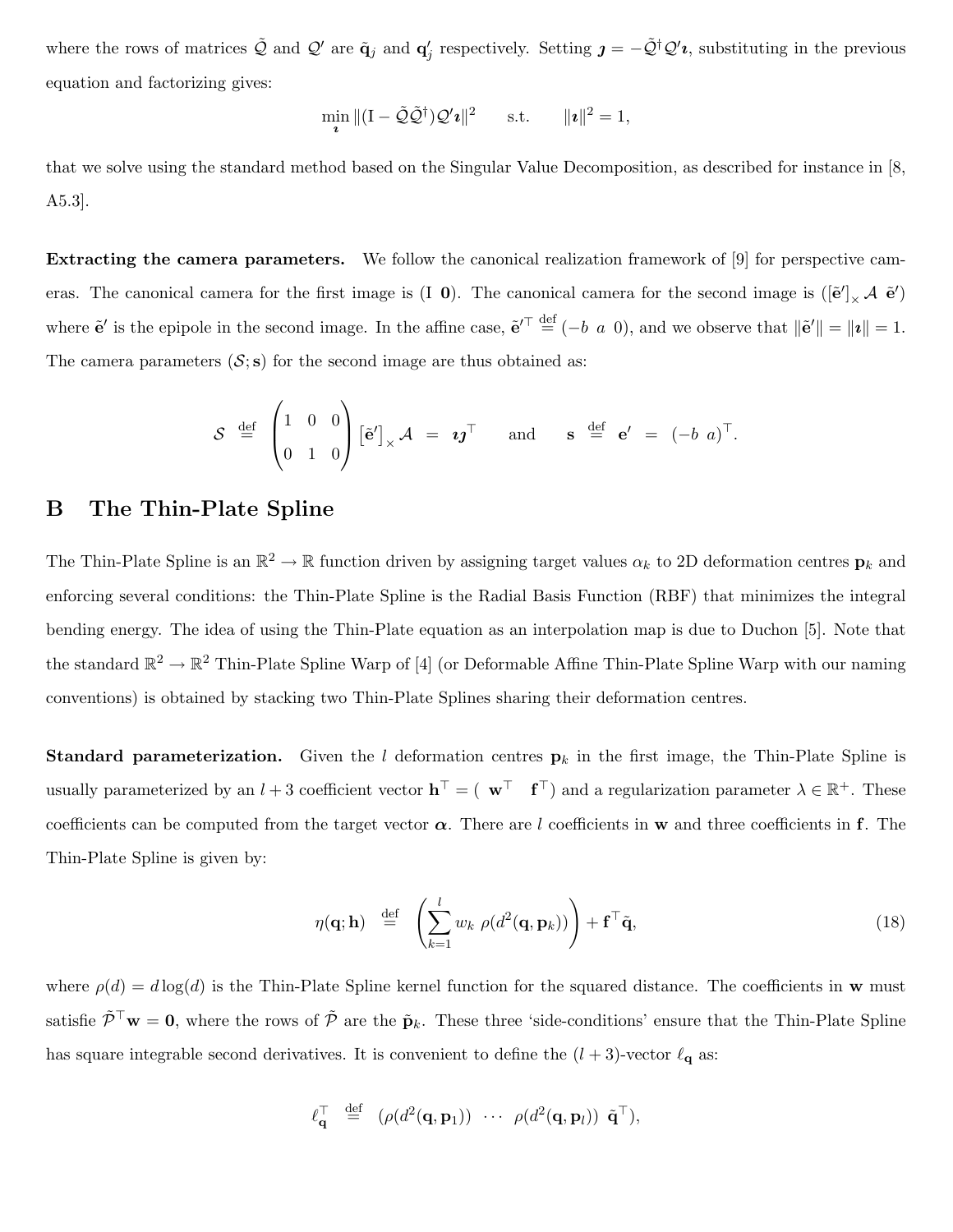allowing the Thin-Plate Spline (18) to be rewritten as a dot product:

$$
\eta(\mathbf{q}; \mathbf{h}) = \ell_{\mathbf{q}}^{\top} \mathbf{h}.\tag{19}
$$

**Interpolating the**  $\alpha_k$ **.** Applying the Thin-Plate Spline (18) to the centre  $p_r$  with target value  $\alpha_r$  gives:

$$
\left(\sum_{k=1}^l w_k \ \rho(d^2(\mathbf{p}_r, \mathbf{p}_k))\right) + \mathbf{f}^\top \tilde{\mathbf{p}}_r = \alpha_r.
$$

Combining the equations obtained for all the l centres with the side-conditions  $\tilde{\mathcal{P}}^{\top}\mathbf{w} = \mathbf{0}$  in a single matrix equation gives:

$$
\left(\begin{array}{c}\n\kappa & \tilde{\mathcal{P}} \\
\tilde{\mathcal{P}}^{\top} & 0\n\end{array}\right)\n\left(\begin{array}{c}\n\mathbf{w} \\
\mathbf{w} \\
\mathbf{f}\n\end{array}\right) = \n\left(\begin{array}{c}\n\alpha \\
\alpha \\
\mathbf{0}\n\end{array}\right) \quad \text{with} \quad K_{r,k} = \n\left\{\begin{array}{c}\n\lambda & r = k \\
\rho(d^2(\mathbf{p}_r, \mathbf{p}_k)) & \text{otherwise}\n\end{array}\right.
$$

Adding  $\lambda I$  to the leading block K of the design matrix  $\mathcal D$  acts as a regularizer. Solving for h by inverting  $\mathcal D$  is the classical linear method for estimating the Thin-Plate Spline coefficients due to Bookstein [4]. The coefficient vector h is thus a nonlinear function of the regularization parameter  $\lambda$  and a linear function of the target vector  $\alpha$ .

A feature-driven parameterization. We express h as a linear 'back-projection' of the target vector  $\alpha$ . This is modeled by the matrix  $\mathcal{Y}$ , nonlinearly depending on  $\lambda$ , given by the l leading columns of  $\mathcal{D}^{-1}$ :

$$
\mathbf{h} = \mathcal{Y}\boldsymbol{\alpha} \quad \text{with} \quad \mathcal{Y} \stackrel{\text{def}}{=} \begin{pmatrix} \mathsf{K}^{-1} \left( \mathbf{I} - \tilde{\mathcal{P}} \left( \tilde{\mathcal{P}}^{\top} \mathsf{K}^{-1} \tilde{\mathcal{P}} \right)^{-1} \tilde{\mathcal{P}}^{\top} \mathsf{K}^{-1} \right) \\ \left( \tilde{\mathcal{P}}^{\top} \mathsf{K}^{-1} \tilde{\mathcal{P}} \right)^{-1} \tilde{\mathcal{P}}^{\top} \mathsf{K}^{-1} \end{pmatrix} . \tag{20}
$$

This parameterization has the advantages to separate  $\lambda$  and  $\alpha$  and introduces units<sup>6</sup>. The side-conditions are naturally enforced by this parameterization.

Incorporating the parameterization (20) into the Thin-Plate Spline (19) we obtain what we call the *feature-driven* parameterization  $\tau(\mathbf{q}; \alpha) = \eta(\mathbf{q}; \mathbf{h})$  for the Thin-Plate Spline:

$$
\tau(\mathbf{q};\boldsymbol{\alpha}) \stackrel{\text{def}}{=} \ell_{\mathbf{q}}^{\top} \mathcal{Y} \boldsymbol{\alpha}.
$$

<sup>&</sup>lt;sup>6</sup>While **h** has no obvious unit,  $\alpha$  in general has (e.g. pixels, meters).